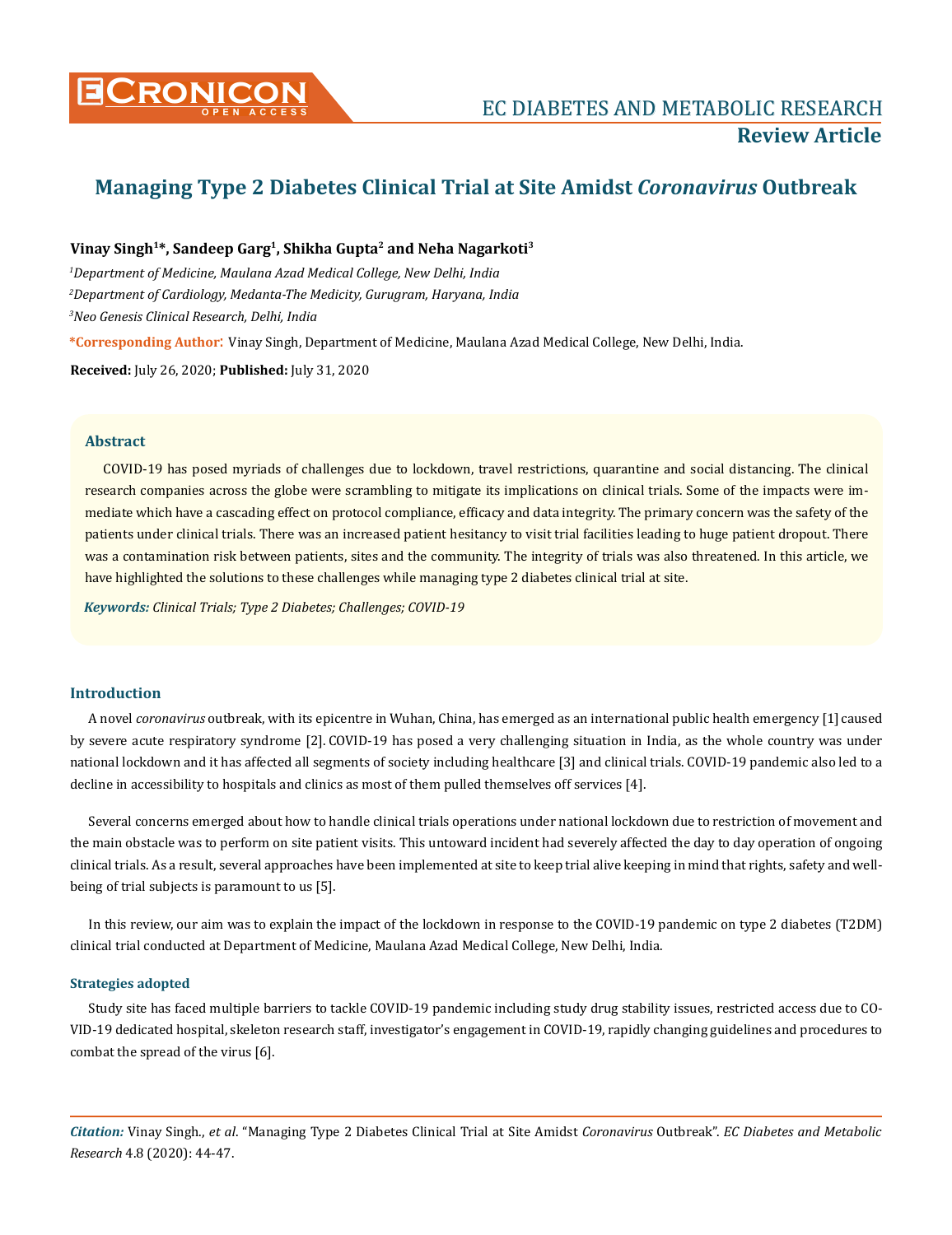Multiple strategies have been adopted to mitigate the impact of COVID-19 on T2DM clinical trial at site. Physical visits to the site were converted into phone visit [7]. Adverse event, technical complaint, concomitant medication, assessment of COVID-19 symptoms if any, were done through phone in consultation with Principal Investigator or Sub-Investigator. Along with Principal Investigator and Sub-Investigator, site staff also contacted the subject on a regular basis to monitor more stringently about their health. As all the subjects were type 2 diabetic so they were also counselled telephonically for healthy diet. Subject were advised to continue taking standard of care along with investigational product. Out Patient Departments (OPDs) were not operational from where patients were getting medicines free of cost hence they were also instructed to purchase medicine from nearby medical stores so that they should not stop background medications.

To ensure the uninterrupted supply of Investigational Medicinal Products (IMP) and ancillary supplies e-pass were issued to the subject or subject's attendant so that they can visit the site, to collect IMP or ancillary supplies, if mutually agreed. IMP dispensing was done outside the hotel premises to ensure the safety of patients as hospital was not safe and they could catch COVID-19 infection.

One of the main areas of concern which requires immediate attention was the delivery of Investigational Medicinal Products (IMP) to subjects who need them. Various alternative dispensing methods were incorporated to deal with this crisis like shipment of IMP through appointed substitute, site staff or through approved courier services where subject's confidentiality was maintained according to the law of land (Figure 1).



*Figure 1: Alternative methods of dispensing investigational medicinal products to trial subjects.*

45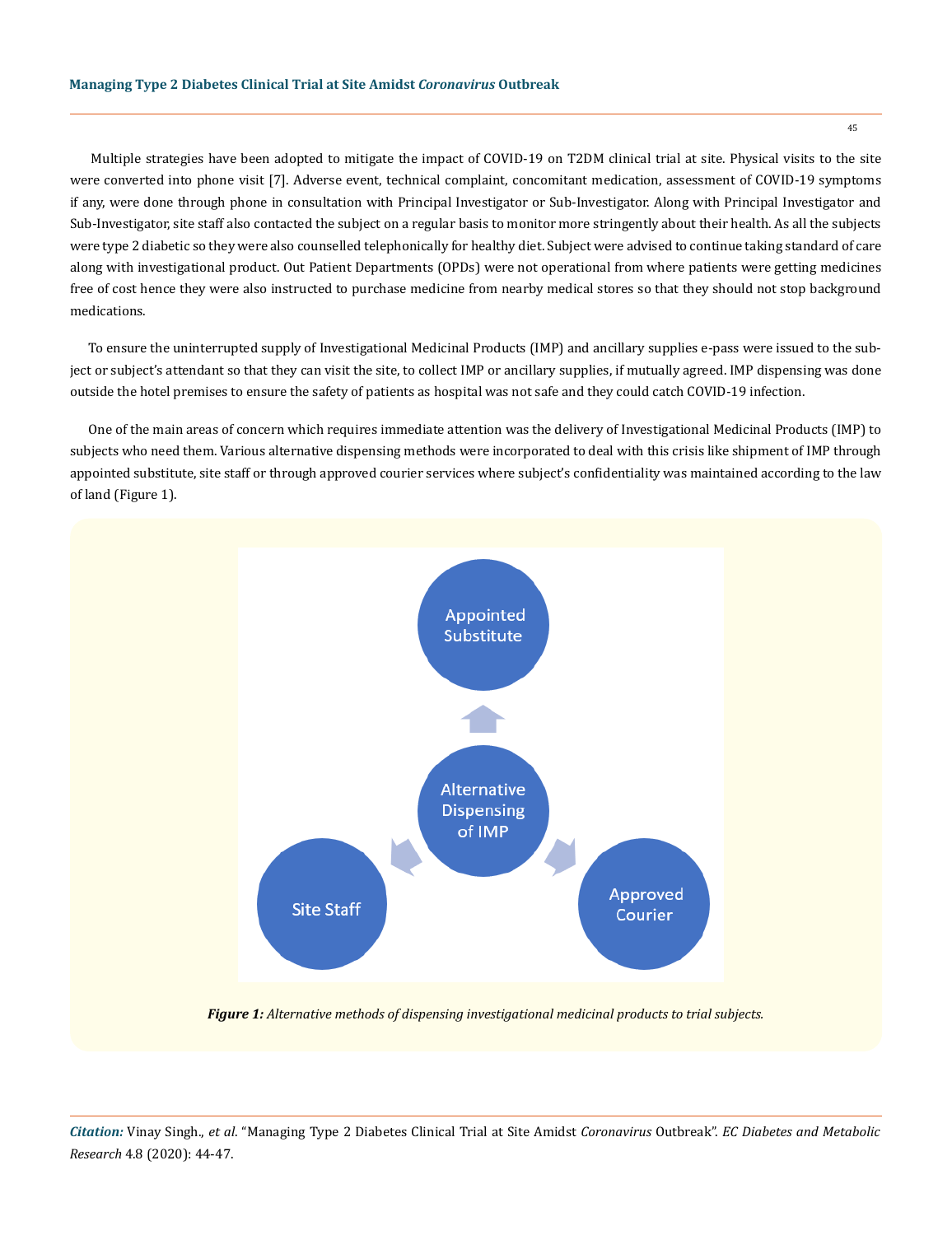Recent technologies have improved our skills to monitor the temperature of stored IMP at site efficiently and accurately. Temperature monitoring of IMP was done through automated device which record temperature automatically. As per site policy before every IMP dispensing, temperature was checked just to ensure that no unreported temperature deviation occurred in between and clinical trial products are safe for dispensing.

All communications with the Ethics Committee (EC) were done through email. The electronic versions of documents were sent to EC through email for their review and approval [8]. EC meetings were conducted through webinar to discuss any urgent issue like reporting of Serious Adverse Event (SAE).

During COVID-19 pandemic normal people being exposed to extraordinary situations which created global panic so research subjects may also have significant and variable impact for the same hence psychological counselling was also provided to subject for their wellbeing.

Patients were also counselled on a regular basis to follow COVID-19 advisory issued by the Ministry of Health, Government of India to protect ourselves and prevent the spread of this deadly pandemic. These include but are not limited to social distancing, wearing of mask, hand hygiene, respiratory hygiene, stay at home guidelines unless there is an emergency [9]. They were instructed that If you experience fever, cough, breathing problem or any other illness contact site team immediately to seek medical advice.

#### **Discussion**

To keep our patients safe during COVID-19 outbreak was the top priority for site. In line with the recommendations from Central Drugs Standard Control Organization (India's regulatory body) which recommended that safety and well-being of trial patient is a significant priority [10] site has followed all guidelines to safeguard the interest of patient.

Institutional Ethics Committee has also made several provisions to tackle this unpredicted situation. Departmental Standard Operating Procedures (SOP) was also implemented to lower the impact of COVID-19 and to safeguard patient health.

*Coronavirus* was an immediate threat to people's health, so it was prudent to make the necessary changes to the protocol and study design to deal with this crisis. Proper documentation was maintained for each and every activity. Site personnel safety was also maintained which include proper sanitization and restricted movement at research building, wearing of gloves, mask and other protective gears. Effective planning and active management has reduce, the impact of COVID-19 to some degree.

We have shifted from a site-centered approach which was based on routine clinic visits to online approaches where each stage has been remotely monitored, controlled and trialled through phone or email, complying all clinical protocols and applicable guidelines.

## **Conclusion**

Amidst *coronavirus* outbreak various clinical trial activities were skipped as the whole country was under national lockdown, which posed a big challenge towards the subject's physical visit at site. The best part was that no patient was running short of IMP and ancillary supplies and its compliance was also maintained along with integrity of clinical data by maintaining its complete record. Now the time has come to adopt alternative and innovative approaches in clinical trials to address the inevitable threats such as COVID-19.

## **Funding**

None.

# **Disclosure Statement**

All authors declare that they have no conflict of interest.

*Citation:* Vinay Singh., *et al*. "Managing Type 2 Diabetes Clinical Trial at Site Amidst *Coronavirus* Outbreak". *EC Diabetes and Metabolic Research* 4.8 (2020): 44-47.

46